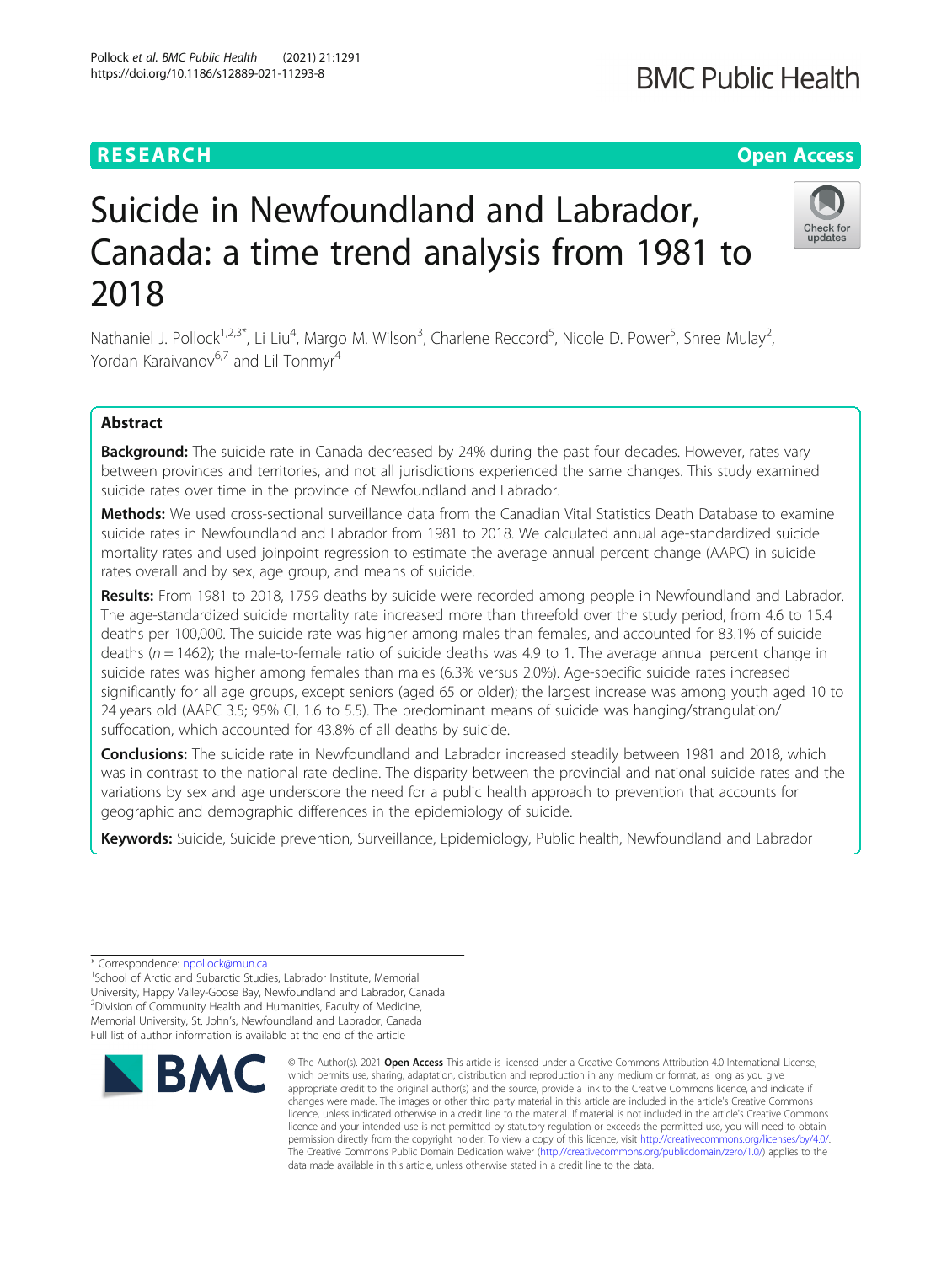# Background

Suicide is a complex public health problem that requires a comprehensive and sustained prevention effort [\[1](#page-8-0)]. Suicide rates are influenced by a constellation of social, economic, environmental, and psychological factors in the population  $[2-5]$  $[2-5]$  $[2-5]$  $[2-5]$ . In 2017, suicide was the second leading cause of injury deaths globally and ranked 14th among the leading causes of years of life lost [[6\]](#page-8-0). Since 1990, suicide rates have decreased worldwide by 32%, although rates and patterns over time differ between and within countries [\[7](#page-8-0)].

In Canada, the suicide rate declined by 24% between 1981 and 2017 [\[8](#page-8-0)]. The 2017 age-standardized suicide rate was 11.4 deaths per 100,000 people, and there were more than 4000 recorded suicide deaths on average each year between 2013 and 2019 [[9\]](#page-8-0). In 2017, the majority of deaths by suicide were among males (76%) [[8\]](#page-8-0), and the suicide rate for males was more than three times higher than the rate for females  $[8]$  $[8]$ . In 2017, suicide rates were highest among adults aged 45 to 64 years [[8\]](#page-8-0) and suicide was the second leading cause of death among youth aged 10 to 19 years [\[10](#page-9-0)], though a relatively small percentage of all suicides (6.2%) occurred in this young age group [[9\]](#page-8-0). Data from 2018, showed that suffocation-related suicide deaths (including hanging and strangulation) were the predominant means of suicide in Canada, accounting for 53.2% of all suicides, followed by poisoning (18%) and firearms (13.7%) [\[11](#page-9-0)].

At the provincial and territorial level, suicide rates vary substantially [\[12](#page-9-0)]. In 2018, Saskatchewan had the highest age-standardized rate among the provinces (20.2 suicide deaths per 100,000 population), and Prince Edward Island had the lowest (4.7 per 100,000) [\[13\]](#page-9-0). The 2018 suicide rates in the three northern territories (Yukon, Northwest Territories, and Nunavut) were higher than in any province; among the territories, the rate was highest in Nunavut (45 per 100,000) [\[13\]](#page-9-0). Previous studies found that compared to the national suicide rate, the largest rate disparities were in the territories and northern health regions in many of the provinces [[12](#page-9-0), [14](#page-9-0), [15](#page-9-0)].

Historically, Newfoundland and Labrador's suicide rate was among the lowest in Canada [\[12](#page-9-0), [16](#page-9-0), [17\]](#page-9-0). In 2012, the province's age-standardized rate was 7.8 suicide deaths per 100,000 population, compared with the national rate of 10.4 per 100,000 [\[12\]](#page-9-0). Recently, families and communities have raised concerns about suicide 'clusters' [\[18](#page-9-0)], a situation in which several suicide attempts and/or deaths occur close to one another in time and place [[19\]](#page-9-0), and large regional differences within the province have been observed. A 2016 study found that the suicide rate in Labrador was four times higher than the rate in Newfoundland, the island portion of the province [\[14\]](#page-9-0). Previous research reported similar results [[20](#page-9-0)] and a comparable pattern of regional disparities has been found for suicide attempts [\[21\]](#page-9-0).

In 2016, the Government of Newfoundland and Labrador released the report titled Towards Recovery: The Mental Health and Addictions Action Plan for New-foundland and Labrador [\[22](#page-9-0)], which presented a comprehensive approach for reforming mental health services and policies. One of the recommendations of the report was to design and implement a provincial suicide prevention strategy. This study was developed to provide a baseline assessment of the epidemiology of suicide in the province. The objective was to examine temporal trends in suicide rates in Newfoundland and Labrador overall and by sex, age group, and means of suicide.

# **Methods**

# Data source

We conducted this study with cross-sectional surveillance data from the Canadian Vital Statistics Death Database. Vital statistics are based on death certificates completed by physicians at the time of death; certificates include information on demographics and the cause of death. The underlying cause is coded using the World Health Organization's International Statistical Classification of Diseases and Related Health Problems, Ninth Revision (ICD-9) for 1981 to 1999 and the Tenth Revision (ICD-10) for 2000 to 2018. Provincial and territorial governments maintain registries of all deaths for their jurisdictions and share data annually with Statistics Canada to create a national registry, the Canadian Vital Statistics Death Database.

We extracted aggregated data on all deaths by suicide in Newfoundland and Labrador among people aged 10 years or older for the 1981-to-2018 period based on the usual place of residence field from the national registry. Suicide deaths were identified as those with ICD-9 codes E950-E959 (from 1981 to 1999) and ICD-10 codes X60- X84 and Y87.0 (from 2000 to 2018) for intentional selfharm. Variables included sex (female, male), age group (10–24, 25–44, 45–64, 65+), and suicide means (i.e. the method, mechanism, or direct cause/source of the fatal injury), which were stratified into three groups: hanging/ strangulation/suffocation (E953, X70), firearms/explosives (E955, X72-X75), and "other," which captured poisoning (E950-E952, X60-X69) and all other means (E954, E956-E959, X71, X76-X84, Y87.0). For the population data, we used census counts and annual intercensal estimates from Statistics Canada.

# Setting

This study examined suicide in Newfoundland and Labrador, the easternmost province in Canada. In 2016, the provincial population was relatively small (519,715) and the majority of residents lived in rural population centres (23.7%) or rural communities (41.9%) [\[23](#page-9-0)].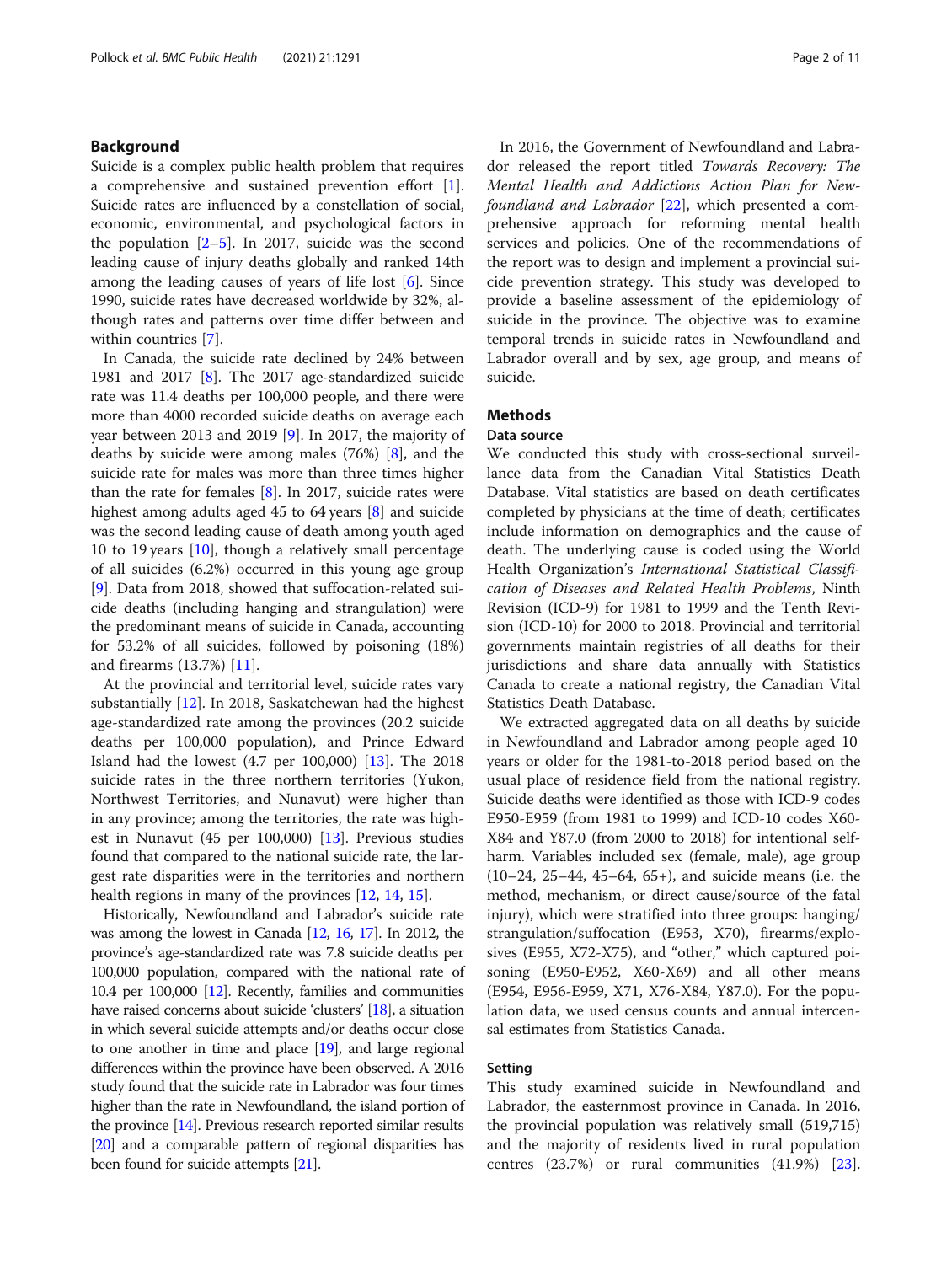Overall, the population is spread over two large geographic areas—an island (Newfoundland) and a northern mainland region (Labrador), which together had a combined landmass of  $370,514 \text{ km}^2$ . Health services are provincially-funded and delivered by the four regional health authorities, three of which are primarily rural.

# Statistical analysis

We analyzed the suicide data with descriptive statistics (frequencies and percentages), then examined trends in suicide rates overall, and by sex, age group, and means from 1981 to 2018. To calculate the crude and agestandardized incidence rates of suicide mortality for each year, we used census and annual intercensal population data (10 years or older) for the denominator and adjusted for age with the 2011 Canadian Standard Population.

(1) Age-standardized mortality rate (ASMR) per 100,000 population:

Age-adjusted with 5-year age groups

 $\boldsymbol{m}$ 

$$
ASMR = \sum_{i=1}^{n} \underbrace{\left(\frac{j=1}{m} N_i j\right)}_{j=1} \times \frac{pop2011_i}{pop2011} \times 100,000
$$

N: number of suicide deaths

 $n:$  total number of 5-year age bands, and  $i = 1, 2, ... ...$ 16, 17, represent age groups 10–14, 15–19, …, 85–89, and 90+

m: number of years combined

for overall and by gender:  $m = 1$ 

for age group and by cause of death:  $m = 2$ 

pop: population in a specific year

pop2011: total population in 2011

 $pop2011$ <sub>i</sub>: population in 2011 for *i*th 5-year age group

(2) Age-specific mortality rate (crude rate) per 100,000 population:



Suicide rates overall and by sex and means were ageadjusted with 5-year age groups. For age group and suicide means, we combined two years of suicide and population data (1981/1982, 1983/1984 … etc.) to eliminate small counts  $(< 5$  deaths) and increase the stability of the rates. For age-specific suicide rates, we used four groups representing major life stages: youth (10–24), young adults (25–44), middle-age adults (45–64), and seniors (65 or older). For age group and suicide means, we calculated rates overall and rates for males. Due to small cell counts, we did not calculate age group or meansspecific suicide rates for females. To calculate rates over time, poisoning deaths were also grouped with "other" means because of small annual counts.

We used the Joinpoint Regression Program Version 4.7.0.0 to perform a trend analysis on the suicide rates and to determine the average annual percent change (AAPC) and 95% confidence intervals. We used the default parameters in the software which allowed for a maximum of 5 joinpoints, and required a minimum of two observations from a joinpoint to either end of the data, and a minimum of two observations between two joinpoints. We applied the Bonferroni correction to overall significance levels in permutation tests since there were multiple tests by sex, age group, and means. Finally, we calculated incidence rate ratios for the observed and modeled standardized and age-specific rates to provide a measure of the change between the earliest and most recent year/period for each subgroup. We used the REporting of studies Conducted using Observational Routinely-collected Data (RECORD) guidelines to report the results [\[24](#page-9-0)].

# Ethics approval

This study aggregated a de-identified dataset available through a data sharing agreement between the Public Health Agency of Canada and Statistics Canada. In accordance with the federal government's Tri-Council Policy Statement: Ethical Conduct for Research Involving Humans [\[25\]](#page-9-0) and the policies of the Newfoundland and Labrador Health Research Ethics Authority [\[26](#page-9-0)], the use of this dataset did not require research ethics board approval.

# Results

From 1981 to 2018, there were 1759 deaths by suicide recorded among people aged 10 years or older in Newfoundland and Labrador. The majority of deaths by suicide were among males (83.1%) and the ratio of maleto-female deaths was 4.9 to 1. Twenty percent of suicides (20.4%;  $n = 358$ ) were among youth aged 10 to 24 years; 35.8% ( $n = 629$ ) and 33.3% ( $n = 586$ ) of suicide deaths occurred among young adults (25–44 years) and middle-age adults (45–64 years); 10.6% ( $n = 186$ ) of suicide deaths were among seniors (65 years or older).

The annual number of suicide deaths ranged from a total of 22 in 1981 to a peak of 92 in 2017 (Additional file [1](#page-8-0)), with an average of 46.3 suicides per year. The age-standardized mortality rate (ASMR) more than tripled (incidence rate ratio 3.3; Table [1](#page-3-0)) during the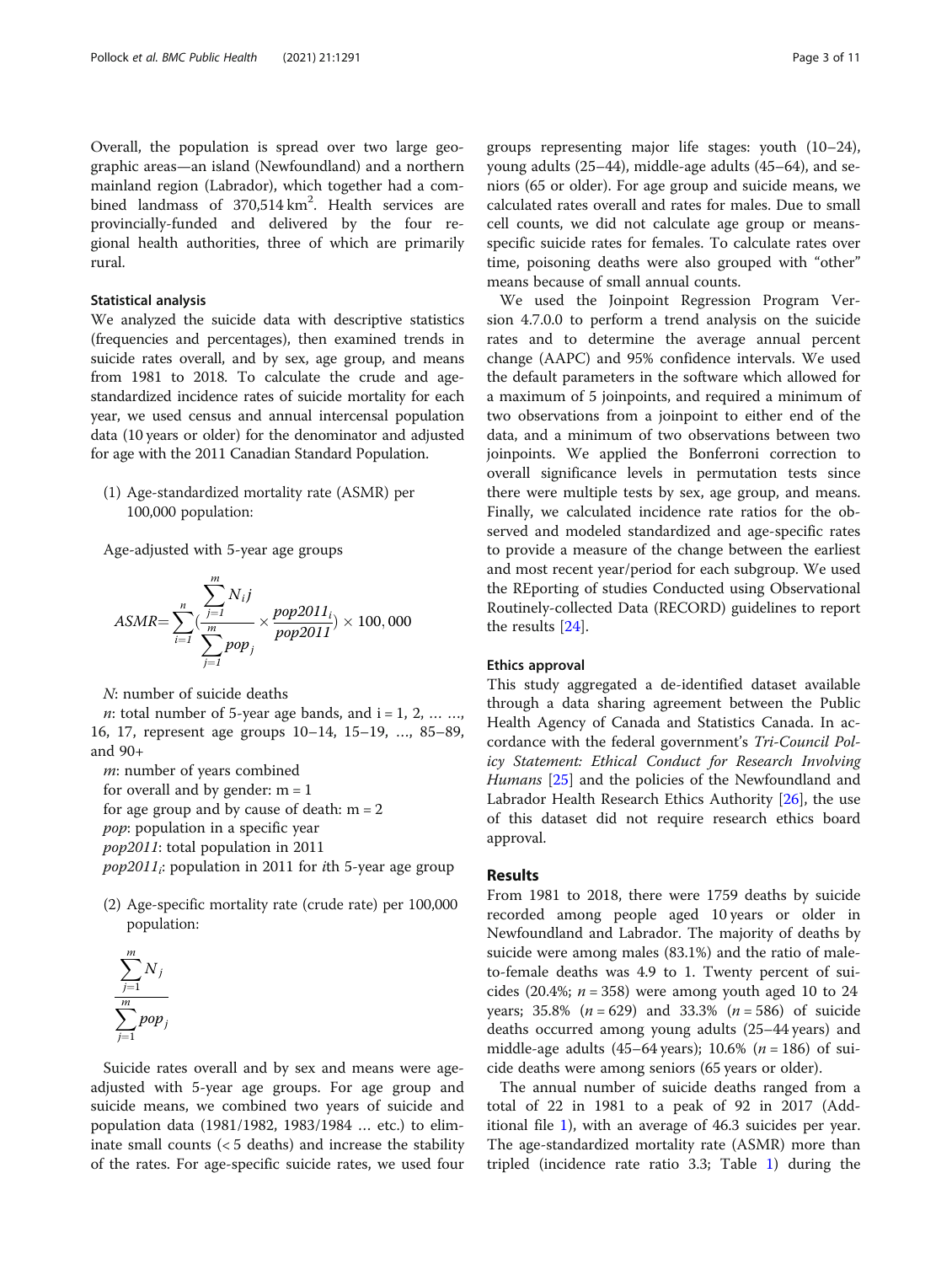<span id="page-3-0"></span>

| <b>Table 1</b> Average annual percent change in suicide rates in Newfoundland and Labrador, 1981–2018 |  |  |
|-------------------------------------------------------------------------------------------------------|--|--|
|                                                                                                       |  |  |

|                    | Sex        | Age<br>group | Cause of<br>death | <b>Start</b><br>year(s) | End<br>year(s) |        |        | AAPC Lower CI Upper CI P-Value |         | Rate ratio<br>2018/1981<br><b>Observed</b> | Rate ratio<br>2018/1981<br>Modeled |
|--------------------|------------|--------------|-------------------|-------------------------|----------------|--------|--------|--------------------------------|---------|--------------------------------------------|------------------------------------|
| All                | Both sexes | All          | All               | 1981                    | 2018           | $2.4*$ | 1.7    | 3.0                            | < 0.001 | 3.3                                        | 2.4                                |
| Sex                | Female     | All          | All               | 1981                    | 2018           | $6.3*$ | 2.3    | 10.5                           | < 0.001 | 4.3                                        | 9.7                                |
|                    | Male       | All          | All               | 1981                    | 2018           | $2.0*$ | 1.3    | 2.7                            | < 0.001 | 3.2                                        | 2.1                                |
| Age group          | Both sexes | $10 - 24$    | All               | 1981-1982               | 2017-2018      | $3.5*$ | 1.6    | 5.5                            | < 0.001 | 2.4                                        | 3.4                                |
|                    |            | $25 - 44$    | All               | 1981-1982               | 2017-2018      | $2.9*$ | 1.9    | 3.9                            | < 0.001 | 3.5                                        | 2.8                                |
|                    |            | $45 - 64$    | All               | 1981-1982               | 2017-2018      | $1.9*$ | 0.8    | 2.9                            | < 0.001 | 2.9                                        | 1.9                                |
|                    |            | $65+$        | All               | 1981-1982               | 2017-2018      | $-0.2$ | $-1.6$ | 1.2                            | 0.8     | 1.8                                        | 0.9                                |
|                    | Male       | $10 - 24$    | All               | 1981-1982               | 2017-2018      | $2.7*$ | 0.9    | 4.6                            | < 0.001 | 1.7                                        | 2.6                                |
|                    |            | $25 - 44$    | All               | 1981-1982               | 2017-2018      | $2.5*$ | 1.7    | 3.3                            | < 0.001 | 3.4                                        | 2.4                                |
|                    |            | $45 - 64$    | All               | 1981-1982               | 2017-2018      | $1.7*$ | 0.6    | 2.9                            | < 0.001 | 2.5                                        | 1.9                                |
|                    |            | $65+$        | All               | 1981-1982               | 2017-2018      | $-0.3$ | $-1.5$ | 0.9                            | 0.6     | 1.5                                        | 0.9                                |
| Means of suicide** | Both sexes | All          | Firearms          | 1981-1982               | 2017-2018      | $-0.4$ | $-1.7$ | 0.9                            | 0.5     | 1.2                                        | 0.9                                |
|                    |            | All          | Others            | 1981-1982               | 2017-2018      | $2.0*$ | 0.6    | 3.3                            | < 0.001 | 3.0                                        | 2.0                                |
|                    |            | All          | Suffocation       | 1981-1982               | 2017-2018      | $4.0*$ | 3.1    | 4.9                            | < 0.001 | 6.5                                        | 4.1                                |
|                    | Male       | All          | Firearms          | 1981-1982               | 2017-2018      | $-0.2$ | $-1.4$ | 1.0                            | 0.8     | 1.4                                        | 0.9                                |
|                    |            | All          | Others            | 1981-1982               | 2017-2018      | $1.6*$ | 0.1    | 3.1                            | < 0.001 | 1.6                                        | 1.8                                |
|                    |            | All          | Suffocation       | 1981-1982               | 2017-2018      | $3.5*$ | 2.6    | 4.4                            | < 0.001 | 5.4                                        | 3.4                                |

\* Statistically significant. For non-stratified analyses, a p-value of 0.05 was used as the cut-off for statistical significance. Bonferroni corrections were applied for stratified analysis. For analyses by age group, a p-value of 0.01was used as the cut-off. For analyses by cause of death, a p-value for 0.015 was used \*\* Due to small cell counts, rates were calculated by combining annual deaths into two-year periods

AAPC average annual percent change, CI confidence interval

study period, rising from 4.6 deaths per 100,000 people in 1981 to 15.4 in 2018 (Fig. [1](#page-4-0); Additional file [1\)](#page-8-0). The change was significant, with an average increase of 2.4% per year (95% CI: 1.7 to 3.0, < 0.001; Table 1).

The ASMR among females rose from 1.2 suicide deaths per 100,000 in 1981 to 5.4 in 2018 (Fig. [1;](#page-4-0) Additional file [1](#page-8-0)). The ASMR among males rose from 8.1 suicide deaths per 100,000 in 1981 to 25.7 in 2018. The average annual percent increase was three times higher among females than males (6.3% versus 2.0%; Table 1), although annual ASMRs were 2.9 to 16.6 times higher among males (Fig. [1](#page-4-0); Additional file [1\)](#page-8-0).

Age-specific suicide rates increased significantly for all age groups, except seniors (Table 1, Fig. [2\)](#page-4-0). The largest suicide rate increase was among youth aged 10 to 24 (AAPC 3.5; 95% CI, 1.6 to 5.5; Table 1). In 2017–2018, the rate for both sexes combined was highest among 45 to 64-year olds (22.8 per 100,000) and lowest among seniors aged 65 years or older (9.9 per 100,000). In 1981– 1982, the ASMR had been highest at ages 45 to 64, and lowest at ages 10 to 24 (Fig. [2\)](#page-4-0). The suicide rate declined slightly for seniors, but the change was not significant. In all other age groups, the rate changes over time for both sexes paralleled the pattern among males.

Hanging/strangulation/suffocation was the predominant means of suicide, accounting for 43.8% of all suicide

deaths for both sexes combined and 45.3% for males. Firearms accounted for one-third of suicide deaths among males (Table [2](#page-5-0)). Among females, poisoning was the leading means, accounting for 40.4% of all suicide deaths. The ASMR for suicide by hanging/strangulation/ suffocation rose significantly between 1981 and 2018 (AAPC = 4.0; 95% CI, 3.1 to 4.9) from 1.5 to 9.4 per 100, 000 population (Table 1, Fig. [3\)](#page-5-0).

The suicide rate among people who died by firearms/ explosives decreased slightly over time, but the trend was not significant. In 1981, firearms/explosives were the leading cause of fatal injuries in suicide deaths. This changed in the early 1990s, when hanging/strangulation/ suffocation became the leading cause (Fig. [3](#page-5-0)). Trends over time by suicide means were similar for males and both sexes combined.

# **Discussion**

In contrast to declines in suicide rates in Canada [\[8](#page-8-0)], the suicide rate in Newfoundland and Labrador increased significantly between 1981 and 2018. In 2018, the provincial suicide rate was also 1.35 times higher than the national rate (15.4 versus 11.4 suicide deaths per 100, 000 pop.) [[8\]](#page-8-0). We found that the majority (83.1%) of suicide deaths were among males, who also had the highest suicide rates across age groups; this is similar to the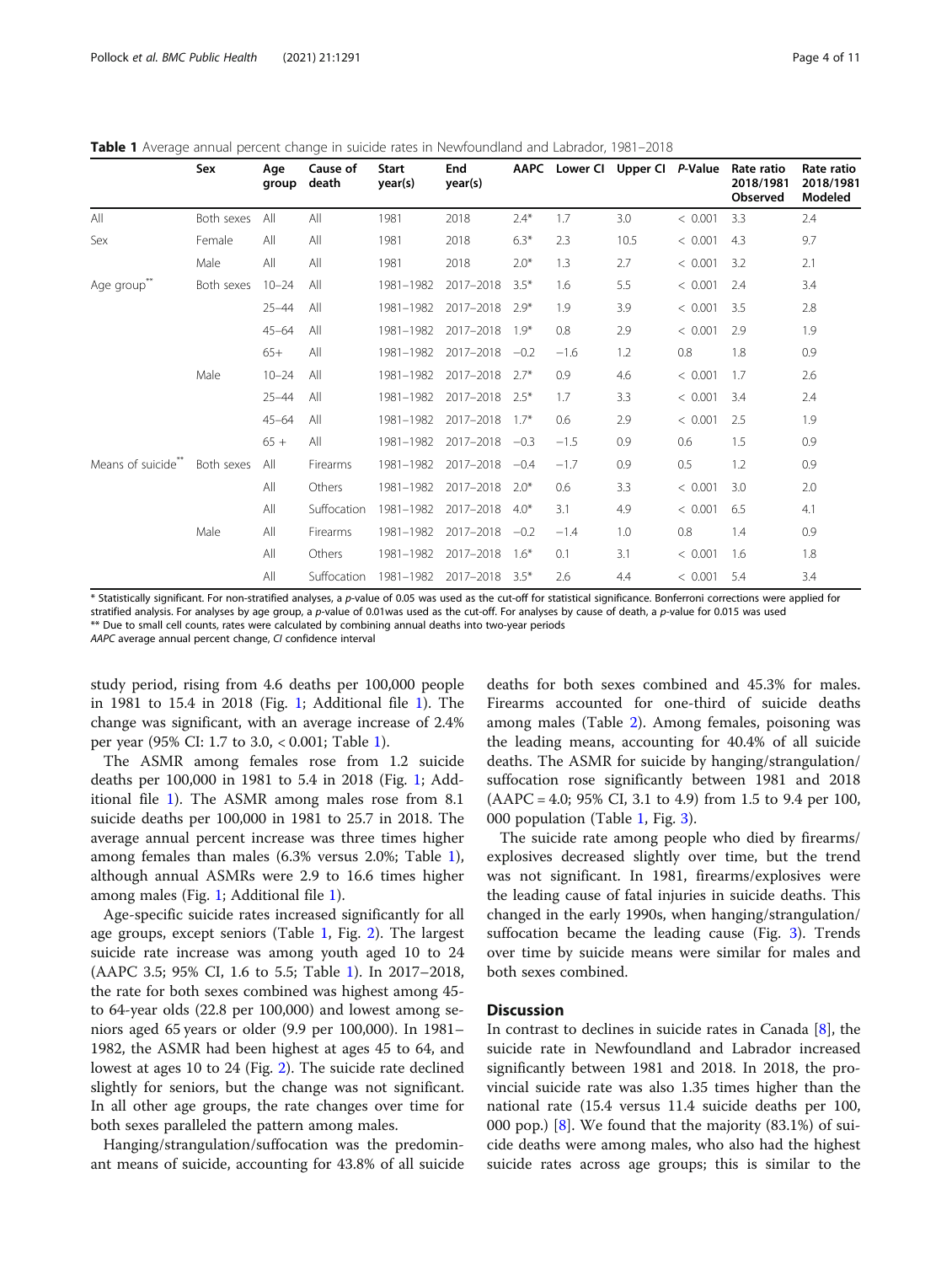<span id="page-4-0"></span>

pattern nationally  $[8, 12]$  $[8, 12]$  $[8, 12]$  $[8, 12]$ . The average annual suicide rate increase was higher among females (6.3%), which is a trend that mirrored rate increases among adolescent, young adult, and middle-aged females in Canada [\[8](#page-8-0)], and among females in other high-income nations [[27](#page-9-0)– [29\]](#page-9-0). Suicide mortality rose in all age groups, except for

seniors, among whom rates were stable over time. In 2018, age-specific suicide rates were highest among 25 to 44-year-olds.

Between 1981 and 2018, the rate of suicide by hanging/strangulation/suffocation increased for both sexes; among males it was the leading means of suicide

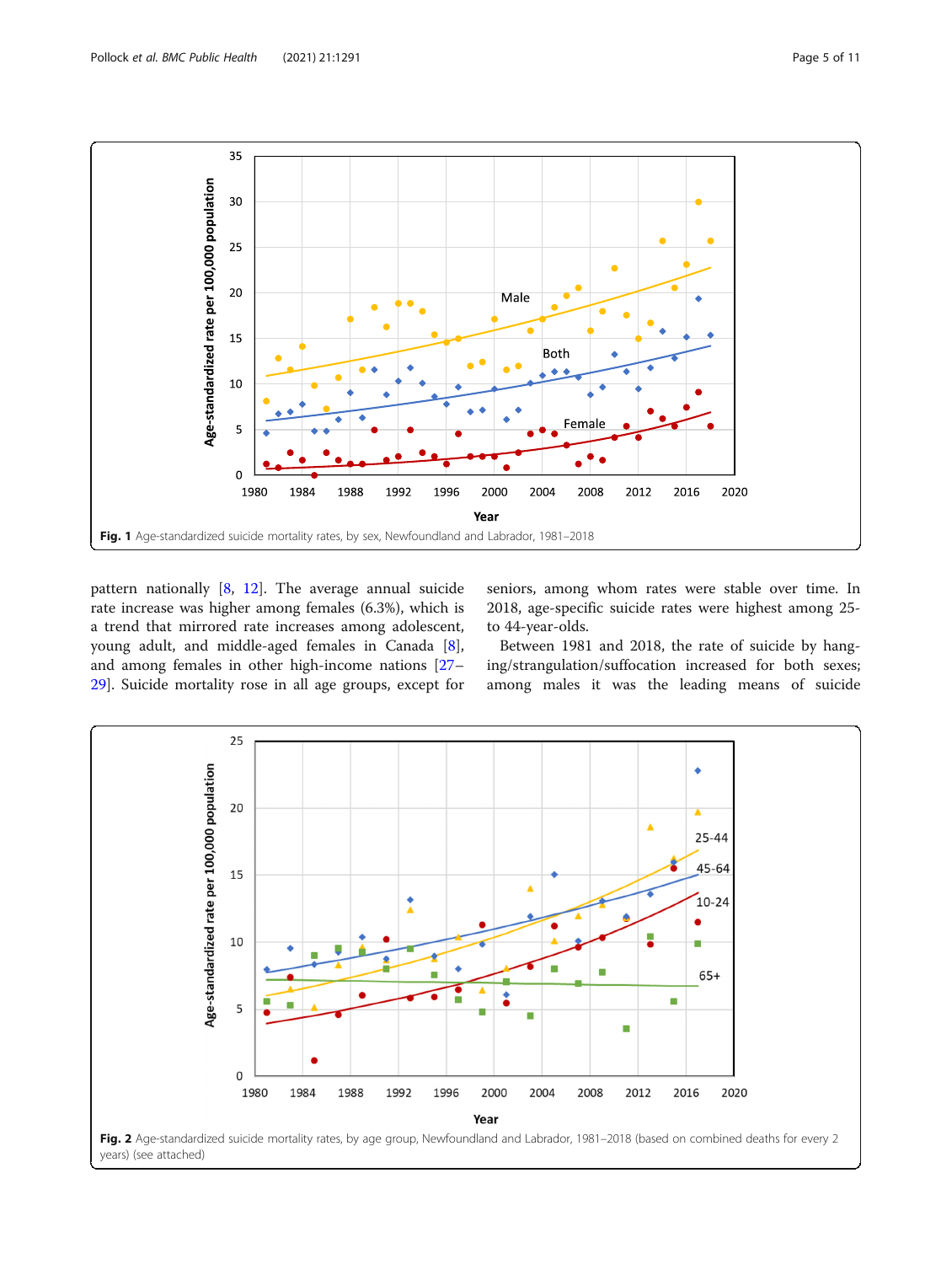<span id="page-5-0"></span>Table 2 Number and percentage of suicide deaths, by means and sex, Newfoundland and Labrador, 1981–2018

| Both sexes   |       | Male         |       |              | Female |  |
|--------------|-------|--------------|-------|--------------|--------|--|
| Deaths, $n=$ | $\%$  | Deaths, $n=$ | $\%$  | Deaths, $n=$ | $\%$   |  |
| 77'          | 43.8  | 663          | 45.3  | 108          | 36.4   |  |
| 521          | 29.6  | 493          | 33.7  | 28           | 9.4    |  |
| 288          | 16.4  | 168          | 11.5  | 120          | 40.4   |  |
| 179          | 10.2  | 138          | 9.4   | 41           | 13.8   |  |
| 1759         | 100.0 | 1462         | 100.0 | 297          | 100.C  |  |
|              |       |              |       |              |        |  |

a Suicide deaths due to poisoning are reported separately from "Other" in this table because it includes a pooled count; due to small numbers, annual counts or rates are not reported for poisoning in the manuscript. Estimates of time trends by suicide means include poisoning in the "Other" category

(45.3%), followed by firearms (33.7%). The predominant means of suicide among females was poisoning (40.4%). We found that rates of suicide by firearms/explosives were relatively stable over time in Newfoundland and Labrador, which contrasted with the  $3.3\%$  (95% CI:  $-3.8$ ) to − 2.8) decrease in the rate of firearm-related suicide nationally during the same period [\[11](#page-9-0)].

## Long-term trends in suicide mortality

After World War II, the suicide rate in Canada doubled from 7.4 suicide deaths per 100,000 in 1951 and to 14.8 in 1983 [\[30](#page-9-0)]. However, in the early 1980s, the national rate began to drop [\[8,](#page-8-0) [30](#page-9-0)], likely driven by declines in the largest provinces (Quebec, Ontario, and British Columbia) [\[13](#page-9-0)], particularly since 2000. In Newfoundland and Labrador, suicide rates were comparatively low during the same period [\[17,](#page-9-0) [31,](#page-9-0) [32](#page-9-0)]. Previous studies found that between 1951 and 1979, annual crude rates in the province ranged from 1.2 to 4.8 deaths per 100,000 [\[17,](#page-9-0) [31](#page-9-0), [32](#page-9-0)]. In contrast to national declines over the past four decades [[8](#page-8-0)], we found that between 1981 and 2018, the suicide rate in Newfoundland and Labrador tripled, from 4.6 to 15.4 suicide deaths per 100,000. During the latter half of this period, two other provinces with small and relatively rural populations [\[23](#page-9-0)] also experienced suicide rate increases of more than 50%: the rate in Saskatchewan rose from 12.4 to 20.2 suicide deaths per 100,000, and the rate in in Nova Scotia increased from 8.2 to 12.5 [\[13](#page-9-0)].

International evidence has shown that changing social, economic, and environmental conditions can impact

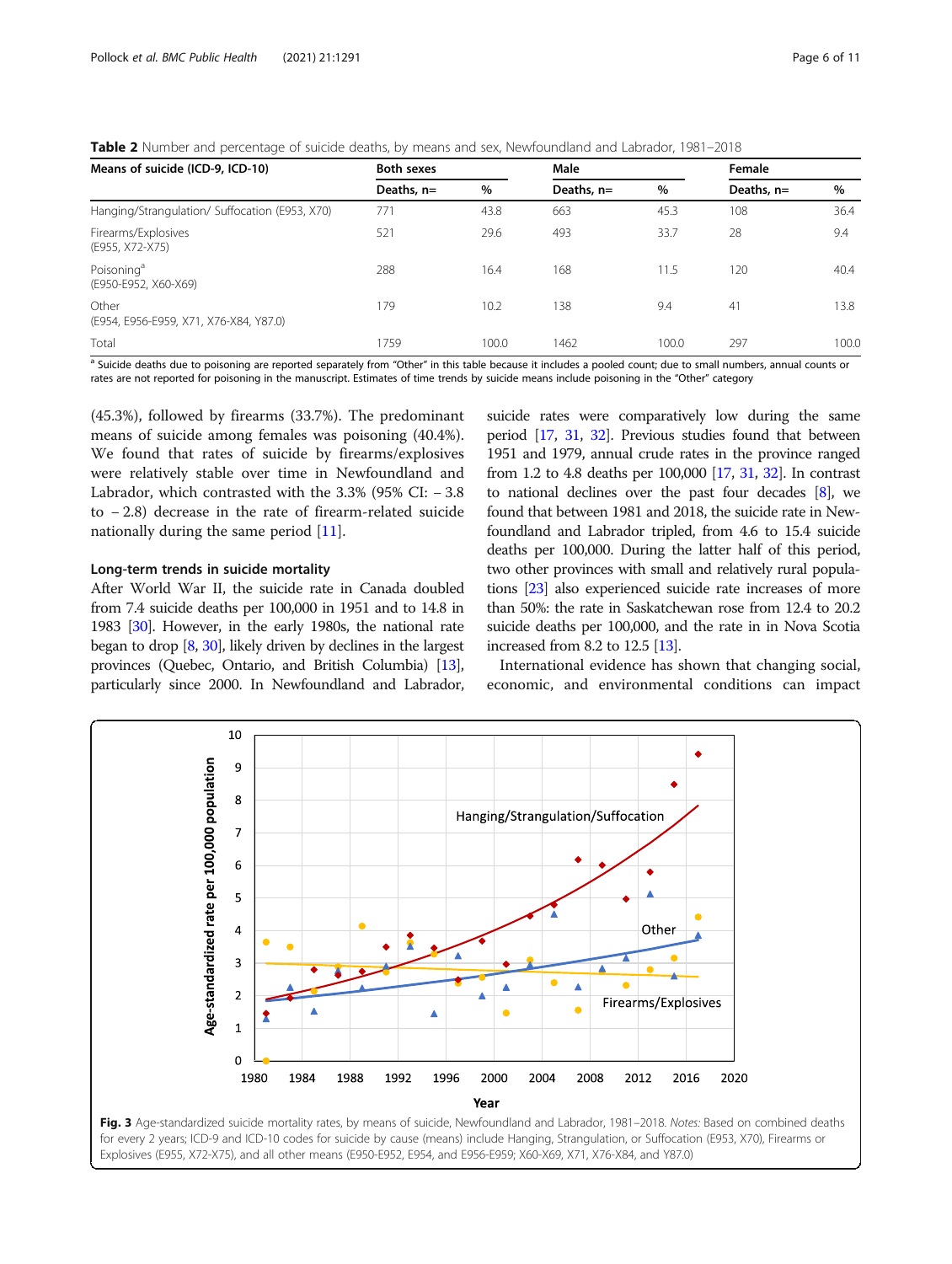suicide rates [[2](#page-8-0)–[5,](#page-8-0) [33](#page-9-0)]. However, the effects vary over time and across geographic contexts, and may be mitigated through economic and social policy interventions. For example, the "crisis effect" of the 2008 global recession was not universal. Suicide rates increased in European countries where unemployment rose precipitously, such as in Greece, the Netherlands, and England [[33](#page-9-0), [34\]](#page-9-0). By contrast, nations with better income support programs did not experience increased rates of suicide [[33,](#page-9-0) [34\]](#page-9-0).

In the United States, suicide rates had been rising prior to the 2008 recession, and the upward trend continued thereafter [\[36\]](#page-9-0); this suggests that a broader constellation of determinants may be at play. Our results showed a similar pattern in Newfoundland and Labrador—there was no year or period in which the trend in suicide mortality diverged from the steady increase. The provincial upturn in suicide rates since 1981 preceded not only the global economic crisis that occurred in the latter part of the study period, but also a regional crisis that occurred in the decade prior.

# Socio-economic changes and suicide rates in Newfoundland and Labrador

Historically, the fishing industry has been a major economic driver in Newfoundland and Labrador [\[37\]](#page-9-0). In 1992, a federal moratorium on the Atlantic cod fishery resulted in the largest industrial layoff in Canadian history as an estimated 40,000 people who worked in the sector lost their jobs [\[37,](#page-9-0) [38](#page-9-0)]. The moratorium magnified the province's already high rates of unemployment and ushered in a period of social and economic change [\[37](#page-9-0)–[39\]](#page-9-0).

The overwhelming sense of loss from the end of the fishery also negatively affected mental health, especially for families who were reliant on the industry for their livelihood [\[38](#page-9-0)–[40\]](#page-9-0). Despite the often observed link between economic crises and suicide [\[3](#page-8-0), [36\]](#page-9-0), our results did not show a significant change in suicide rates immediately following the moratorium, though there appeared to be a slight non-significant increase in the observed rates and number of deaths. Instead, the moratorium and its fallout may have had latent effects on suicide rates, with risks accumulating over the long term, as has been found with other disasters [\[41\]](#page-9-0).

Over the past four decades, rural communities in Newfoundland and Labrador have experienced considerable financial hardship and a loss of cultural identity and social connectedness [[38,](#page-9-0) [39](#page-9-0), [42](#page-9-0)]. After the moratorium, many young people and families left rural communities for education, retraining, and work in urban areas of the province and elsewhere in Canada [[38,](#page-9-0) [39,](#page-9-0) [42\]](#page-9-0). This outmigration led to a 12% population decline (71,504 people) between 1992 and 2007, which disproportionately affected rural communities. Consequently, many services, including health and mental health care, have become increasingly concentrated in regional and urban centres, which has further entrenched inequities for rural people.

Cumulatively, the social and economic changes experienced by rural communities in Newfoundland and Labrador may have impacted suicide rates and rate disparities. However, we did not disaggregate data by rural-urban status, and so were not able to assess geographic differences in mortality within the province. Cross-sectional data from 2009-2011 showed that the suicide rate was nearly two times higher in the most rural areas of the province compared to urban areas [[43\]](#page-9-0). A study with provincial medical examiner data also found that compared to urban decedents, rural people who died by suicide were younger, more likely to be male, and more likely to have died by hanging [\[44](#page-9-0)]. Given that the rural population accounts for more than 40% of the provincial population [[23\]](#page-9-0), larger rate increases in rural communities and widening rural-urban disparities in suicide may have impacted the overall suicide rate increase, along with rate increases among youth, males, and for suicide by hanging.

Prior research found that suicide rates were higher in Labrador than in Newfoundland [[14](#page-9-0), [20](#page-9-0)], and up to twenty times higher in Inuit and Innu First Nation communities in particular [\[14](#page-9-0)]. The disparity was largest for females in Nunatsiavut, the Inuit region in northern Labrador, who had an age-standardized suicide mortality rate that was 31.5 times (95% CI 18.3, 54.4) higher than the rate among females in Newfoundland (ASMR 75.5 versus 2.4 per  $100,000$  [\[14](#page-9-0)]. The presence of such disparities warrants targeted interventions as a part of a comprehensive suicide prevention strategy. Evidence of localized variance should also help direct future research about the effect that inequities have on suicide rates among females and in the province overall.

It is possible that socio-economic changes and widening geographic disparities have contributed to the increased suicide rates in the province. However, given the complex and interconnected nature of population and individuallevel risks for suicide, it is difficult to pinpoint how and which specific factors might have contributed to the rate increases. As a surveillance study, this was not something we were able to achieve, though it does warrant further investigation.

# Limitations

The results of this study should be considered in the context of several limitations. Mortality data were coded with two different versions of the International Statistical Classification of Diseases and Related Health Problems: ICD-9 codes E950–959 were used to identify suicide deaths for the 1981-to-1999 period and ICD-10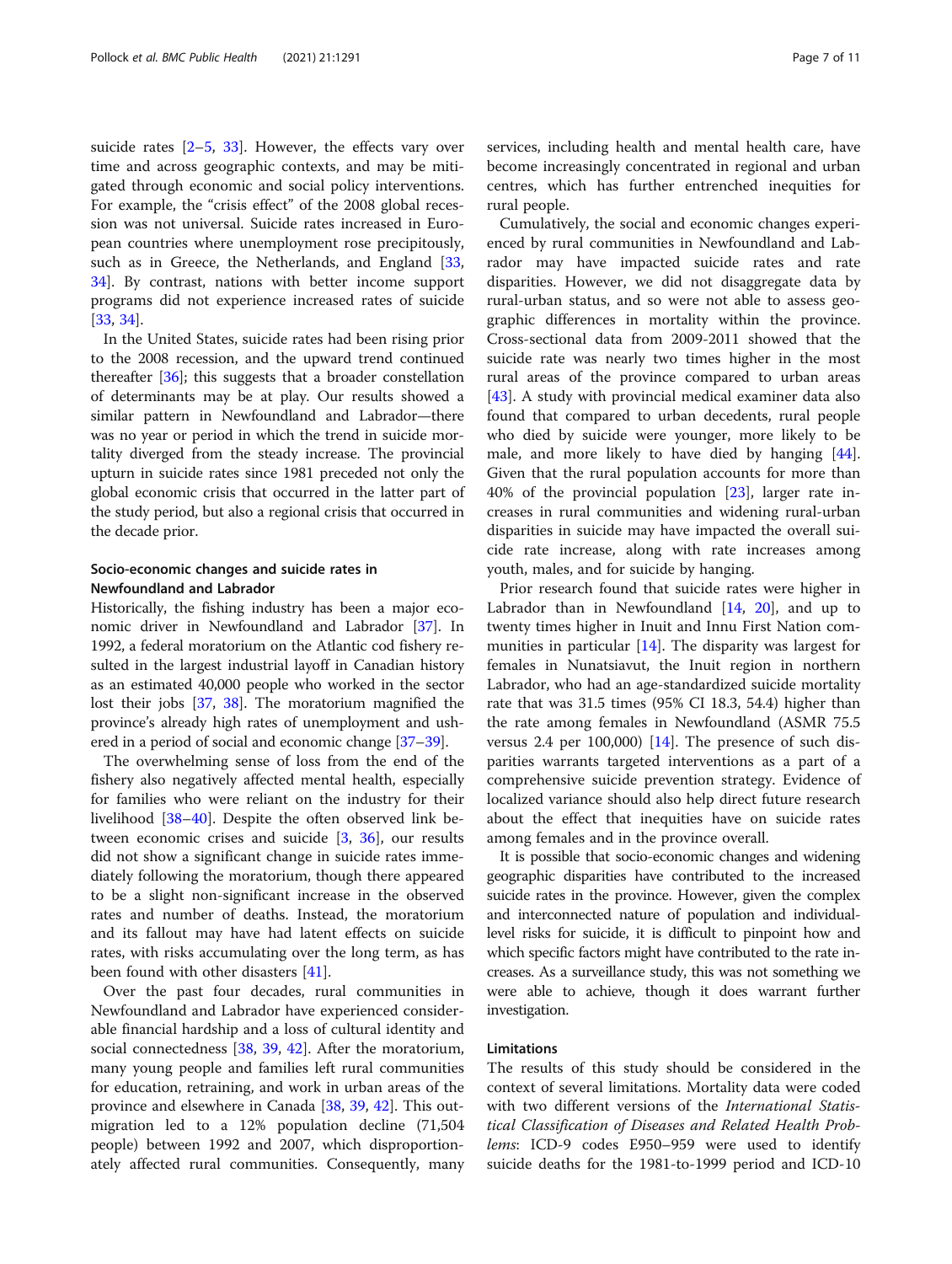codes X60-X84 and Y87.0 were used for the 2000-to-2018 period. Although changes in how deaths were coded could have influenced the results, comparability studies have shown that differences between versions of the ICD have limited-to-negligible impacts on patterns of suicide mortality [\[45](#page-9-0)–[47\]](#page-9-0).

Another consideration is that suicide deaths are sometimes misclassified as unintentional or undetermined injuries [[20,](#page-9-0) [31](#page-9-0), [48](#page-9-0)]. An analysis of suicide data for the 1997-to-2001 period found that vital statistics data in Newfoundland and Labrador accurately captured only 83% of suicide deaths compared with data from the provincial medical examiner [[20\]](#page-9-0). Misclassification and underreporting of suicide may be related to factors including a lack of resources for death investigations, particularly in rural areas [[31\]](#page-9-0), as well as to social-cultural beliefs about suicide.

The accuracy of suicide data for Newfoundland and Labrador likely improved during our study period owing to standardization of death investigations after the appointment of a chief forensic pathologist in 1986 [[32](#page-9-0)] and passage of the Fatalities Investigation Act in 1995. Evidence from other provinces has shown relatively high rates of concordance between vital statistics and medico-legal investigation data on suicide [\[49\]](#page-9-0). Notwithstanding this, minor discrepancies were observed between the number of suicide deaths in our data, which were extracted by the Public Health Agency of Canada, and publicly available data reported by Statistics Canada. For the most recent period of public data (2000-to-2018), there were 12 additional suicide deaths in the Statistics Canada data, an average of less than 1 death per year [\[50\]](#page-10-0). The influence of this difference on suicide rates is likely marginal.

Another limitation was that suicide rate estimates for some subgroups were based on a small number of deaths. This is a common challenge for research on suicide [\[15\]](#page-9-0), particularly in regions with small populations. Stratified analyses of small-count data are especially problematic because they can yield unstable rates with wide confidence intervals—a minor change in the number of deaths in a single year can effect rate estimates and convey an artificial sense of variation over time.

To minimize the potential effects of rate instability and to reduce the risk of identifiability related to small numbers, we made several analytical choices. For temporal trends by age group and suicide means, we pooled data into two-year groups and calculated rates for both sexes combined and for males, but not females. For annual rates by method, we grouped deaths by poisoning with "other" suicide means including drowning, jumping, and laceration/cutting. For age-specific suicide rates, we used age ranges that represented broad life course stages. A possible consequence of this approach was that it may have obscured epidemiological patterns and risks in specific developmental periods such as adolescence (15–19 years old) or later life (80 years or older).

Advancing a public health approach to suicide prevention In contrast to global and national declines in suicide mortality over the past three decades [\[7](#page-8-0), [8](#page-8-0)], the suicide rate in Newfoundland and Labrador tripled between 1981 and 2018. This evidence underscores the need for a public health approach to suicide prevention. Research from high-income countries has demonstrated that universal strategies such as mental health policies, means restriction, and community-level interventions have been effective at preventing suicide [\[51](#page-10-0)–[54\]](#page-10-0). Similarly, observational studies have found that policies related to unemployment protections and minimum wage increases can help buffer against increased suicide rates, especially during periods of economic insecurity [[35,](#page-9-0) [55](#page-10-0)–[57](#page-10-0)].

In the Canadian context, the provincial government in Quebec created a suicide prevention strategy in 1998. It included interventions such as improving the availability and quality of mental health services, providing timely follow-up care, efforts to de-stigmatize help-seeking be-haviour, and reducing access to lethal means [[58\]](#page-10-0). From 2000 to 2018, the suicide rate in Quebec fell by nearly half (−44.5%), from 17.3 to 9.6 suicide deaths per 100, 000 people [[13\]](#page-9-0). This apparent success may provide useful direction for other provinces.

In 2017, the provincial government in Newfoundland and Labrador committed to develop a suicide prevention action plan as part of a broader effort to improve mental health services and outcomes [\[22](#page-9-0)]. Given the results of our study, especially where they contrast with the epidemiology of suicide nationally [\[8\]](#page-8-0), interventions in the provincial plan should be tailored to address the demographic and geographic patterns of suicide that have emerged in the province. Further understanding sex differences in suicide, and their relationship to social and economic changes, may help align universal interventions and public policies with sex-specific suicide risks. The rapid suicide rate increases among children and youth and younger adults may be a signal that young people and families are facing unique stresses that require targeted programs and supports. Along with sexand age-specific considerations, suicide prevention needs to address place-based differences in service delivery and outcomes. This requires a focus on the subgroups that experience the largest disparities, including Indigenous communities in Labrador [[14\]](#page-9-0).

Amidst an ongoing social and economic transition, a public health approach to prevention may help decrease the number of people that die by suicide in Newfoundland and Labrador. To achieve this will require prioritizing suicide prevention in public policy, setting measurable goals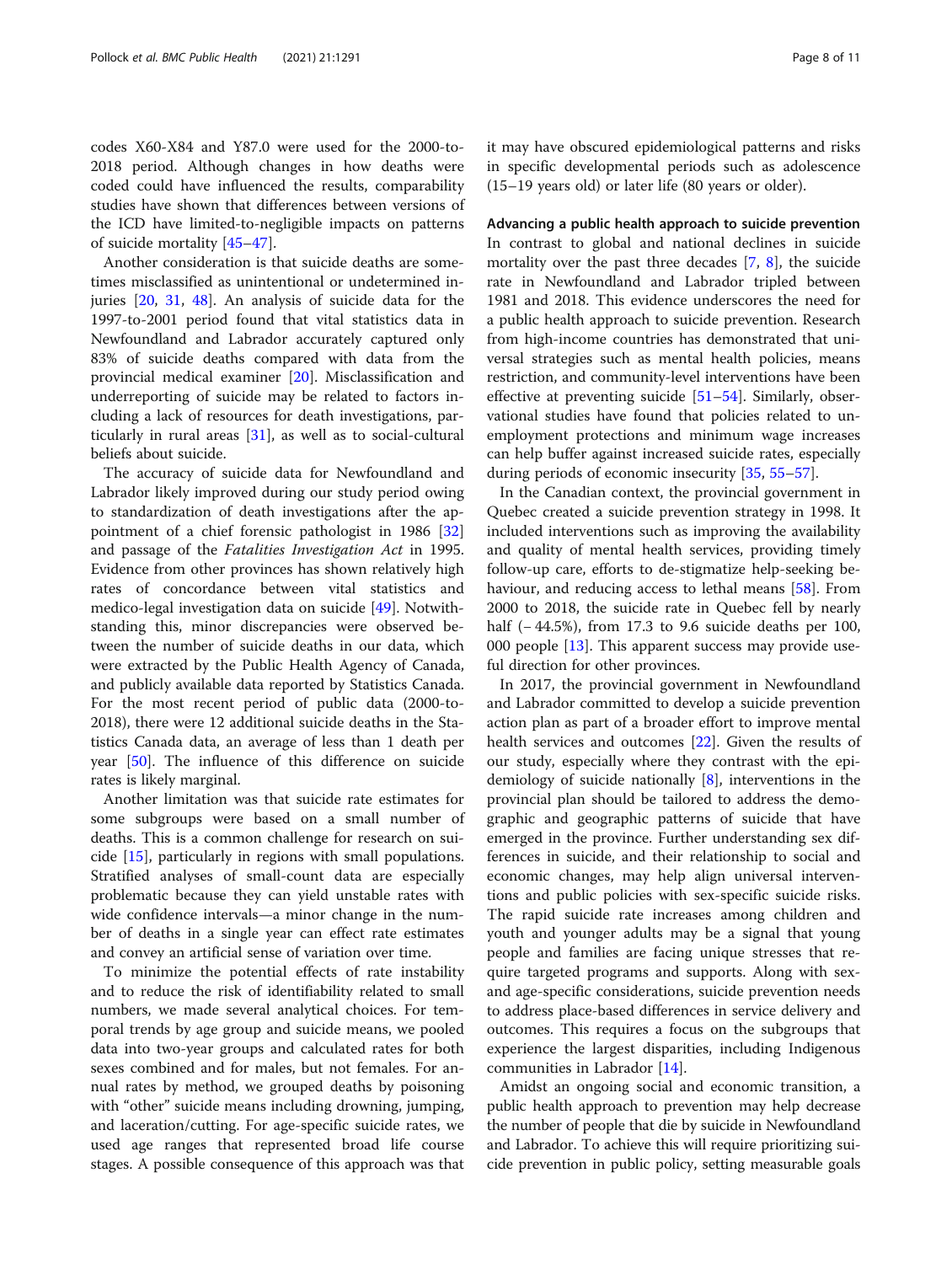<span id="page-8-0"></span>for reducing the incidence of suicide attempts and deaths, and evaluating the impact of interventions as a way to track progress towards lower suicide rates [1, [15,](#page-9-0) [54](#page-10-0), [59\]](#page-10-0).

# Conclusion

This study examined patterns of suicide mortality in Newfoundland and Labrador over a period of nearly four decades. While suicide rates decreased in Canada, rates in Newfoundland and Labrador rose among both sexes and most age groups between 1981 and 2018. During this time, the province experienced significant social and economic changes. Against this backdrop, important demographic and health changes have occurred, although the specific reasons for the steady increase in suicide rates remain unclear.

Our findings underscore the need to accelerate efforts to understand the factors that have driven the suicide rate increases in Newfoundland and Labrador, and to develop evidence-based policy, community, and clinical interventions to prevent suicide. Our study provides a baseline assessment from which to track progress and evaluate the impact of prevention initiatives. In doing so, our results reinforce the value of localized public health monitoring.

#### **Abbreviations**

ICD: International Statistical Classification of Diseases and Related Health Problems; ASMR: Age-standardized mortality rate; AAPC: Average annual percent change

# Supplementary Information

The online version contains supplementary material available at [https://doi.](https://doi.org/10.1186/s12889-021-11293-8) [org/10.1186/s12889-021-11293-8.](https://doi.org/10.1186/s12889-021-11293-8)

Additional file 1. Number, crude, and age-standardized suicide rates by sex in Newfoundland and Labrador, 1981–2018 (See attached).

#### Acknowledgements

Thank you to Joanne Doyle for administrative support with the grant and to Melanie Varin for advice on the use of joinpoint regression. Thank you to Mary Sue Devereaux and Jodie Golden for comments on earlier drafts of this manuscript. We are also thankful for institutional support from the Public Health Agency of Canada, Eastern Health, and Memorial University's School of Arctic and Subarctic Studies and the Faculty of Medicine.

#### Authors' contributions

Author contributions to the study included the following: study conception and design (NJP, LL, LT, CR, NP, MW, SM, and YK), data acquisition (LL, LT), data analysis (LL), interpretation of results (NJP, LL, LT, CR, NP, MW, YK, and SM), prepared first draft of manuscript (NJP), critically read and substantially revised every draft of the article, approved the final submission (NJP, LL, LT, CR, NP, MW, YK, and SM), and agreed to be accountable for the work (NJP, LL, LT, CR, NP, MW, YK, and SM).

#### Funding

Funding for this project was provided by the Newfoundland and Labrador's Support for People and Patient-Oriented Research and Trials Unit and Memorial University's Open Access and Scholarly Communications Author Fund. NJP received salary support through a grant from ArcticNet.

## Availability of data and materials

Data were obtained through a data sharing agreement between the Public Health Agency of Canada and Statistics Canada. All data generated or analysed during this study are included in this article and the supplementary information files.

#### **Declarations**

#### Ethics approval and consent to participate

The data used in this study were aggregated from a de-identified secondary dataset obtained through a data sharing agreement between the Public Health Agency of Canada and Statistics Canada. In accordance with the federal government's Tri-Council Policy Statement: Ethical Conduct for Research Involving Humans (2018) and the Newfoundland and Labrador Health Research Ethics Authority, this study did not require research ethics board approval.

#### Consent for publication

Not applicable.

#### Competing interests

The authors declare that they have no competing interests.

#### Author details

<sup>1</sup>School of Arctic and Subarctic Studies, Labrador Institute, Memorial University, Happy Valley-Goose Bay, Newfoundland and Labrador, Canada. 2 Division of Community Health and Humanities, Faculty of Medicine, Memorial University, St. John's, Newfoundland and Labrador, Canada. <sup>3</sup> <sup>3</sup> Discipline of Emergency Medicine, Faculty of Medicine, Memorial University, St. John's, Newfoundland and Labrador, Canada. <sup>4</sup>Health Promotion and Chronic Disease Prevention Branch, Public Health Agency of Canada, Ottawa, Ontario, Canada. <sup>5</sup>Department of Research and Innovation, Eastern Health, St. John's, Newfoundland and Labrador, Canada. <sup>6</sup>Medical Services, Labrador Health Centre, Labrador-Grenfell Health, Happy Valley-Goose Bay, Newfoundland and Labrador, Canada. <sup>7</sup>Northern Family Medicine, Discipline of Family Medicine, Faculty of Medicine, Memorial University, Happy Valley-Goose Bay, Newfoundland and Labrador, Canada.

# Received: 21 February 2021 Accepted: 15 June 2021 Published online: 02 July 2021

#### References

- 1. World Health Organization. Preventing suicide: A global imperative. 2014, ONLINE: [[http://www.who.int/mental\\_health/suicide-prevention/world\\_](http://www.who.int/mental_health/suicide-prevention/world_report_2014/en/) [report\\_2014/en/](http://www.who.int/mental_health/suicide-prevention/world_report_2014/en/)] (August 1, 2016).
- 2. Milner A, Hjelmeland H, Arensman E, De Leo D. Social-environmental factors and suicide mortality: a narrative review of over 200 articles. Sociol Mind. 2013;3(02):137–48. <https://doi.org/10.4236/sm.2013.32021>.
- 3. Chang S-S, Stuckler D, Yip P, Gunnell D. Impact of 2008 global economic crisis on suicide: time trend study in 54 countries. BMJ. 2013;347(sep17 1): f5239. [https://doi.org/10.1136/bmj.f5239.](https://doi.org/10.1136/bmj.f5239)
- 4. Burke M, González F, Baylis P, Heft-Neal S, Baysan C, Basu S, et al. Higher temperatures increase suicide rates in the United States and Mexico. Nat Clim Chang. 2018;8(8):723–9. [https://doi.org/10.1038/s41558-018-0222-x.](https://doi.org/10.1038/s41558-018-0222-x)
- Turecki G, Brent DA. Suicide and suicidal behaviour. Lancet. 2016;387(10024): 1227–39. [https://doi.org/10.1016/S0140-6736\(15\)00234-2](https://doi.org/10.1016/S0140-6736(15)00234-2).
- 6. Roth GA, Abate D, Abate KH, Abay SM, Abbafati C, Abbasi N, et al. Global, regional, and national age-sex-specific mortality for 282 causes of death in 195 countries and territories, 1980–2017: a systematic analysis for the global burden of disease study 2017. Lancet. 2018;392(10159):1736–88. [https://doi.](https://doi.org/10.1016/S0140-6736(18)32203-7) [org/10.1016/S0140-6736\(18\)32203-7.](https://doi.org/10.1016/S0140-6736(18)32203-7)
- 7. Orpana HM, Global Burden of Disease Self-Harm Collaborators, Naghavi M. Global, regional, and national burden of suicide mortality 1990 to 2016: systematic analysis for the Global Burden of Disease Study 2016. BMJ. 2019; 364:l94. [https://doi.org/10.1136/bmj.l94.](https://doi.org/10.1136/bmj.l94)
- 8. Varin M, Orpana HM, Palladino E, Pollock NJ, Baker MM. Trends in Suicide Mortality in Canada by Sex and Age Group, 1981 to 2017: A Population-Based Time Series Analysis. Can J Psychiatry. 2020, 2021;0(0). [https://doi.](https://doi.org/10.1177/0706743720940565) [org/10.1177/0706743720940565.](https://doi.org/10.1177/0706743720940565)
- 9. Statistics Canada. Table 13-10-0156-01: Deaths, by cause, Chapter XX: External causes of morbidity and mortality (V01 to Y89). 2020, ONLINE: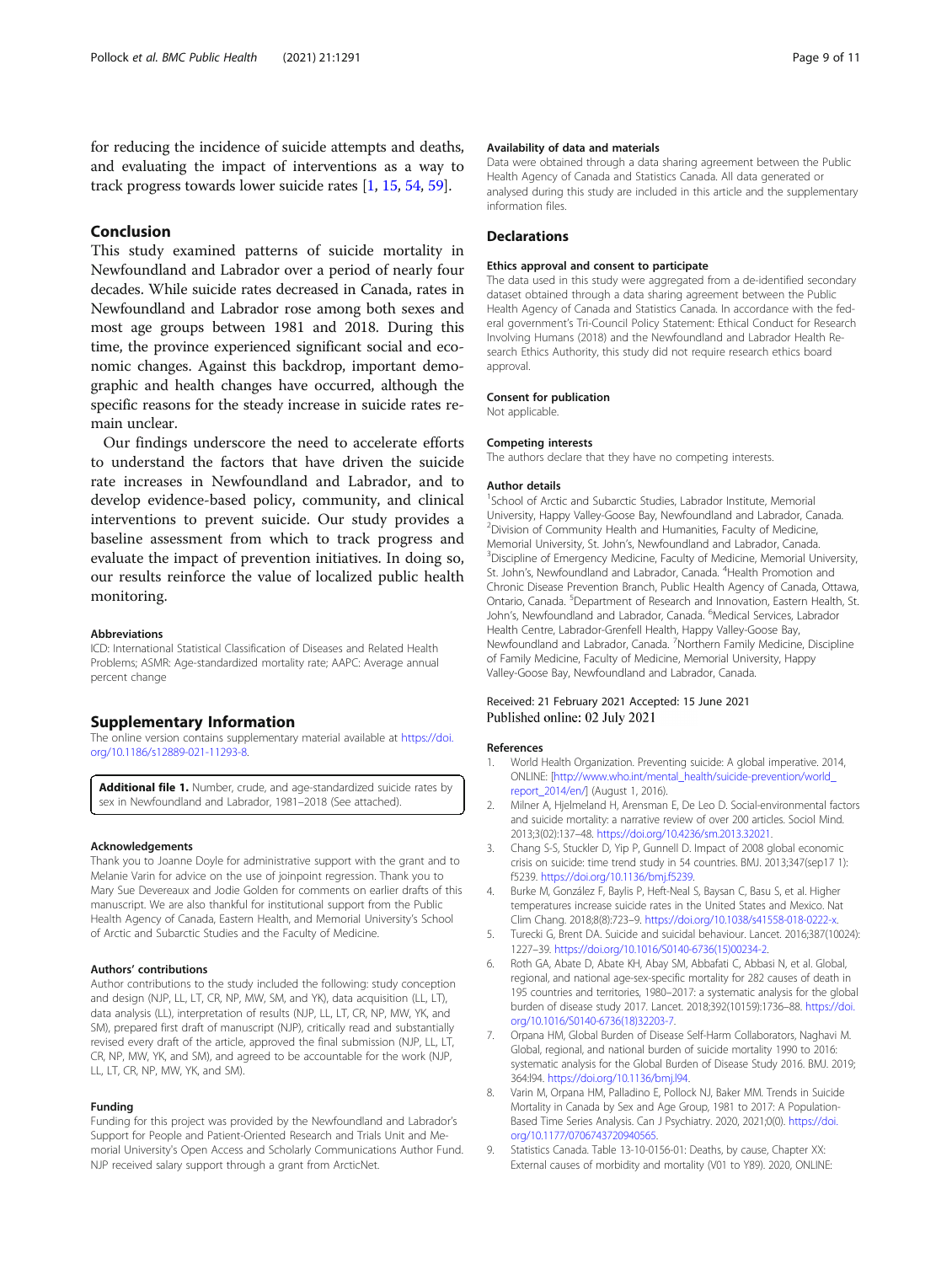<span id="page-9-0"></span>[<https://www150.statcan.gc.ca/t1/tbl1/en/tv.action?pid=1310015601> ] (July 21, 2020).

- 10. Statistics Canada. Table 13-10-0394-01: Leading causes of death, total population, by age group. 2020, ONLINE: [\[https://www150.statcan.gc.ca/t1/](https://www150.statcan.gc.ca/t1/tbl1/en/tv.action?pid=1310039401) [tbl1/en/tv.action?pid=1310039401\]](https://www150.statcan.gc.ca/t1/tbl1/en/tv.action?pid=1310039401) (January 26, 2021).
- 11. Liu L, Capaldi CA, Orpana HM, Kaplan MS, Tonmyr L. Changes over time in means of suicide in Canada: An analysis of mortality data from 1981 to 2018. CMAJ. 2021;8(193):1–338. <https://doi.org/10.1503/cmaj.202378>.
- 12. Skinner R, McFaull S, Draca J, Frechette M, Kaur J, Pearson C, et al. Suicide and self-inflicted injury hospitalizations in Canada (1979 to 2014/15). Health Promot Chronic Dis Prev Can. 2016;36(11):243–51.
- 13. Statistics Canada. Table 13-10-0800-01: Deaths and mortality rate (age standardization using 2011 population), by selected grouped causes. 2019, ONLINE: [<https://www150.statcan.gc.ca/t1/tbl1/en/cv.action?pid=1310080001> ] (May 20, 2021).
- 14. Pollock NJ, Mulay S, Valcour J, Jong M. Suicide rates in Aboriginal communities in Labrador, Canada. Am J Public Health. 2016:e1–7. [https://](https://doi.org/10.2105/AJPH.2016.303151) [doi.org/10.2105/AJPH.2016.303151](https://doi.org/10.2105/AJPH.2016.303151).
- 15. Pollock NJ, Healey GK, Jong M, Valcour JE, Mulay S. Tracking progress in suicide prevention in Indigenous communities: a challenge for public health surveillance in Canada. BMC Public Health. 2018;18(1):1320. [https://](https://doi.org/10.1186/s12889-018-6224-9) [doi.org/10.1186/s12889-018-6224-9](https://doi.org/10.1186/s12889-018-6224-9).
- 16. Liberakis E, Hoenig J. Recording of suicide in Newfoundland. Psychiatr J Univ Ott. 1978;3(4):254–9.
- 17. Malla A, Hoenig J. Suicide in Newfoundland and Labrador. Can J Psychiatry. 1979;24(2):139–46. <https://doi.org/10.1177/070674377902400205>.
- 18. Smellie S. Suicides in grand Bank spark call for rural mental health services: CBC. Online; 2017. [https://www.cbc.ca/news/canada/newfoundland-labra](https://www.cbc.ca/news/canada/newfoundland-labrador/suicides-grand-bank-mental-health-1.4246146) [dor/suicides-grand-bank-mental-health-1.4246146](https://www.cbc.ca/news/canada/newfoundland-labrador/suicides-grand-bank-mental-health-1.4246146). Accessed 2 Jan 2021.
- 19. Robinson J, Too LS, Pirkis J, Spittal MJ. Spatial suicide clusters in Australia between 2010 and 2012: a comparison of cluster and non-cluster among young people and adults. BMC Psychiatry. 2016;16(1):417. [https://doi.org/1](https://doi.org/10.1186/s12888-016-1127-8) [0.1186/s12888-016-1127-8.](https://doi.org/10.1186/s12888-016-1127-8)
- 20. Edwards N, Alaghehbandan R, MacDonald D, Sikdar K, Collins K, Avis S. Suicide in Newfoundland and Labrador: a linkage study using medical examiner and vital statistics data. Can J Psychiatry. 2008;53(4):252–9. [https://](https://doi.org/10.1177/070674370805300406) [doi.org/10.1177/070674370805300406.](https://doi.org/10.1177/070674370805300406)
- 21. Alaghehbandan R, Gates KD, MacDonald D. Suicide attempts and associated factors in Newfoundland and Labrador, 1998–2000. Can J Psychiatry. 2005; 50(12):762–8. <https://doi.org/10.1177/070674370505001205>.
- 22. Government of Newfoundland and Labrador. Towards Recovery: The Mental Health and Addictions Action Plan for Newfoundland and Labrador. 2016. [https://www.gov.nl.ca/hcs/files/mentalhealth-committee-mentalhealth-pdf](https://www.gov.nl.ca/hcs/files/mentalhealth-committee-mentalhealth-pdf-mentalhealth-addictions-plan.pdf)[mentalhealth-addictions-plan.pdf.](https://www.gov.nl.ca/hcs/files/mentalhealth-committee-mentalhealth-pdf-mentalhealth-addictions-plan.pdf) Accessed 27 June 2021.
- 23. Statistics Canada. Table 17-10-0122-01: Census indicator profile, based on the 2016 Census short-form questionnaire, Canada, provinces and territories, and health regions (2017 boundaries). 2021, ONLINE: [\[https://www150.statca](https://www150.statcan.gc.ca/t1/tbl1/en/tv.action?pid=1710012201) [n.gc.ca/t1/tbl1/en/tv.action?pid=1710012201\]](https://www150.statcan.gc.ca/t1/tbl1/en/tv.action?pid=1710012201) (May 20, 2021).
- 24. Benchimol EI, Smeeth L, Guttmann A, Harron K, Moher D, Petersen I, et al. The REporting of studies conducted using observational routinely-collected health data (RECORD) statement. PLoS Med. 2015;12(10):e1001885. [https://](https://doi.org/10.1371/journal.pmed.1001885) [doi.org/10.1371/journal.pmed.1001885.](https://doi.org/10.1371/journal.pmed.1001885)
- 25. Canadian Institutes of Health Research, Natural Sciences and Engineering Research Council of Canada, Social Sciences and Humanities Research Council of Canada. Tri-Council Policy Statement: Ethical Conduct for Research Involving Humans - TCPS 2. 2018, ONLINE: [[https://ethics.gc.ca/](https://ethics.gc.ca/eng/policy-politique_tcps2-eptc2_2018.html) [eng/policy-politique\\_tcps2-eptc2\\_2018.html\]](https://ethics.gc.ca/eng/policy-politique_tcps2-eptc2_2018.html) (February 15, 2021).
- 26. Newfoundland and Labrador Health Research Ethics Authority. Does your study require ethics review? [\[https://www.hrea.ca/how-to-apply/ethics](https://www.hrea.ca/how-to-apply/ethics-review-required/)[review-required/\]](https://www.hrea.ca/how-to-apply/ethics-review-required/). Accessed 13 Feb 2021.
- 27. Stefanac N, Hetrick S, Hulbert C, Spittal MJ, Witt K, Robinson J. Are young female suicides increasing? A comparison of sex-specific rates and characteristics of youth suicides in Australia over 2004–2014. BMC Public Health. 2019;19(1):1389. [https://doi.org/10.1186/s12889-019-7742-9.](https://doi.org/10.1186/s12889-019-7742-9)
- 28. Manders B, Windsor-Shellard B. Suicides in England and Wales, 2019: Registered deaths in England and Wales from suicide analysed by sex, age, area of usual residence of the deceased and suicide method. 2020, ONLINE: [[https://www.ons.gov.uk/peoplepopulationandcommunity/birthsdeathsa](https://www.ons.gov.uk/peoplepopulationandcommunity/birthsdeathsandmarriages/deaths/bulletins/suicidesintheunitedkingdom/2019registrations) [ndmarriages/deaths/bulletins/suicidesintheunitedkingdom/2019registra](https://www.ons.gov.uk/peoplepopulationandcommunity/birthsdeathsandmarriages/deaths/bulletins/suicidesintheunitedkingdom/2019registrations) [tions](https://www.ons.gov.uk/peoplepopulationandcommunity/birthsdeathsandmarriages/deaths/bulletins/suicidesintheunitedkingdom/2019registrations)] (October 13, 2020).
- 29. Ruch DA, Sheftall AH, Schlagbaum P, Rausch J, Campo JV, Bridge JA. Trends in suicide among youth aged 10 to 19 years in the United States, 1975 to 2016. JAMA Netw Open. 2019;2(5):e193886. [https://doi.org/10.1001/jama](https://doi.org/10.1001/jamanetworkopen.2019.3886) [networkopen.2019.3886.](https://doi.org/10.1001/jamanetworkopen.2019.3886)
- 30. Thibodeau L. Suicide mortality in Canada and Quebec, 1926-2008: an ageperiod-cohort analysis. Can Stud Popul. 2015;42(3–4):1–23. [https://doi.org/1](https://doi.org/10.25336/P6XG7V) [0.25336/P6XG7V](https://doi.org/10.25336/P6XG7V)
- 31. Malla A, Hoenig J. Differences in suicide rates: an examination of underreporting. Can J Psychiatry. 1983;28(4):291–3. [https://doi.org/10.1177/](https://doi.org/10.1177/070674378302800410) [070674378302800410](https://doi.org/10.1177/070674378302800410).
- 32. Craig DF. Non-natural deaths in Newfoundland and Labrador 1951–1986: manner of death, temporal and geographic rate variation and risk factors: Memorial University of Newfoundland; 1996.
- 33. Alicandro G, Malvezzi M, Gallus S, La Vecchia C, Negri E, Bertuccio P. Worldwide trends in suicide mortality from 1990 to 2015 with a focus on the global recession time frame. Int J Public Health. 2019;64(5):785–95. <https://doi.org/10.1007/s00038-019-01219-y>.
- 34. Barr B, Taylor-Robinson D, Scott-Samuel A, McKee M, Stuckler D. Suicides associated with the 2008-10 economic recession in England: time trend analysis. BMJ. 2012;345(aug13 2):e5142. [https://doi.org/10.113](https://doi.org/10.1136/bmj.e5142) [6/bmj.e5142.](https://doi.org/10.1136/bmj.e5142)
- 35. Norström T, Grönqvist H. The great recession, unemployment and suicide. J Epidemiol Community Health. 2015;69(2):110–6. [https://doi.org/10.1136/](https://doi.org/10.1136/jech-2014-204602) [jech-2014-204602.](https://doi.org/10.1136/jech-2014-204602)
- 36. Reeves A, Stuckler D, McKee M, Gunnell D, Chang S-S, Basu S. Increase in state suicide rates in the USA during economic recession. Lancet. 2012; 380(9856):1813–4. [https://doi.org/10.1016/S0140-6736\(12\)61910-2](https://doi.org/10.1016/S0140-6736(12)61910-2).
- 37. Murray M, MacDonald DR, Simms A, Fowler K, Felt L, Edwards A, et al. Community resilience in Newfoundland: the impact of the cod moratorium on Health & Social Well-being: Newfoundland and Labrador Centre for Health Information; 2013.
- 38. Gien LT. Land and sea connection: the east coast fishery closure, unemployment and health. Can J Public Health. 2000;91(2):121–4. [https://](https://doi.org/10.1007/BF03404926) [doi.org/10.1007/BF03404926](https://doi.org/10.1007/BF03404926).
- 39. Jackson LA, Tirone S, Donovan C, Hood R. Community restructuring and the emotional and social health of youth: a study of a small coastal community in Newfoundland, Canada. Can J Community Mental Health. 2007;26(2):71– 89. [https://doi.org/10.7870/cjcmh-2007-0029.](https://doi.org/10.7870/cjcmh-2007-0029)
- 40. Wall M. The lived experience of fishers through the cod moratorium in Newfoundland: University of British Columbia; 1999.
- 41. Kõlves K, Kõlves KE, De Leo D. Natural disasters and suicidal behaviours: a systematic literature review. J Affect Disord. 2013;146(1):1-14. [https://doi.](https://doi.org/10.1016/j.jad.2012.07.037) [org/10.1016/j.jad.2012.07.037](https://doi.org/10.1016/j.jad.2012.07.037).
- 42. Fowler K, Etchegary H. Economic crisis and social capital: the story of two rural fishing communities. J Occup Organ Psychol. 2008;81(2):319–41. [https://doi.org/10.1348/096317907X226972.](https://doi.org/10.1348/096317907X226972)
- 43. Public Health Agency of Canada, Pan-Canadian Public Health Network, Canadian Institute for Health Information. Pan-Canadian Health Inequalities Data Tool [\[https://health-infobase.canada.ca/health-inequalities/data-tool/](https://health-infobase.canada.ca/health-inequalities/data-tool/index) [index](https://health-infobase.canada.ca/health-inequalities/data-tool/index)]. Accessed 5 Aug 2020.
- 44. Reccord C, Power N, Hatfield K, Karaivanov Y, Mulay S, Wilson MM, et al. Rural–urban differences in suicide mortality: an observational study in Newfoundland and Labrador, Canada. Can J Psychiatry. 2021. [https://doi.](https://doi.org/10.1177/0706743721990315) [org/10.1177/0706743721990315.](https://doi.org/10.1177/0706743721990315)
- 45. Anderson RN, Miniño AM, Hoyert DL, Rosenberg HM. Comparability of Cause of Death Between ICD–9 and ICD–10: Preliminary Estimates. Natl Vital Stat Rep. 2001;49(2):1–31.
- 46. Statistics Canada. Comparability of ICD-10 and ICD-9 for Mortality Statistics in Canada. 2005, ONLINE: [[https://www150.statcan.gc.ca/n1/en/pub/84-548](https://www150.statcan.gc.ca/n1/en/pub/84-548-x/84-548-x2005001-eng.pdf?st=dusCq_BM) [x/84-548-x2005001-eng.pdf?st=dusCq\\_BM\]](https://www150.statcan.gc.ca/n1/en/pub/84-548-x/84-548-x2005001-eng.pdf?st=dusCq_BM) (November 4, 2019).
- 47. Gjertsen F, Bruzzone S, Vollrath ME, Pace M, Ekeberg Ø. Comparing ICD-9 and ICD-10: the impact on intentional and unintentional injury mortality statistics in Italy and Norway. Injury. 2013;44(1):132–8. [https://doi.org/10.101](https://doi.org/10.1016/j.injury.2012.01.010) [6/j.injury.2012.01.010](https://doi.org/10.1016/j.injury.2012.01.010).
- 48. Skinner R, McFaull S, Rhodes AE, Bowes M, Rockett IR. Suicide in Canada: is poisoning misclassification an issue? Can J Psychiatry. 2016:61(7);405–12.
- 49. Gatov E, Kurdyak P, Sinyor M, Holder L, Schaffer A. Comparison of vital statistics definitions of suicide against a coroner reference standard: a population-based linkage study. Can J Psychiatry. 2018;0(0): 0706743717737033. <https://doi.org/10.1177/0706743717737033>.